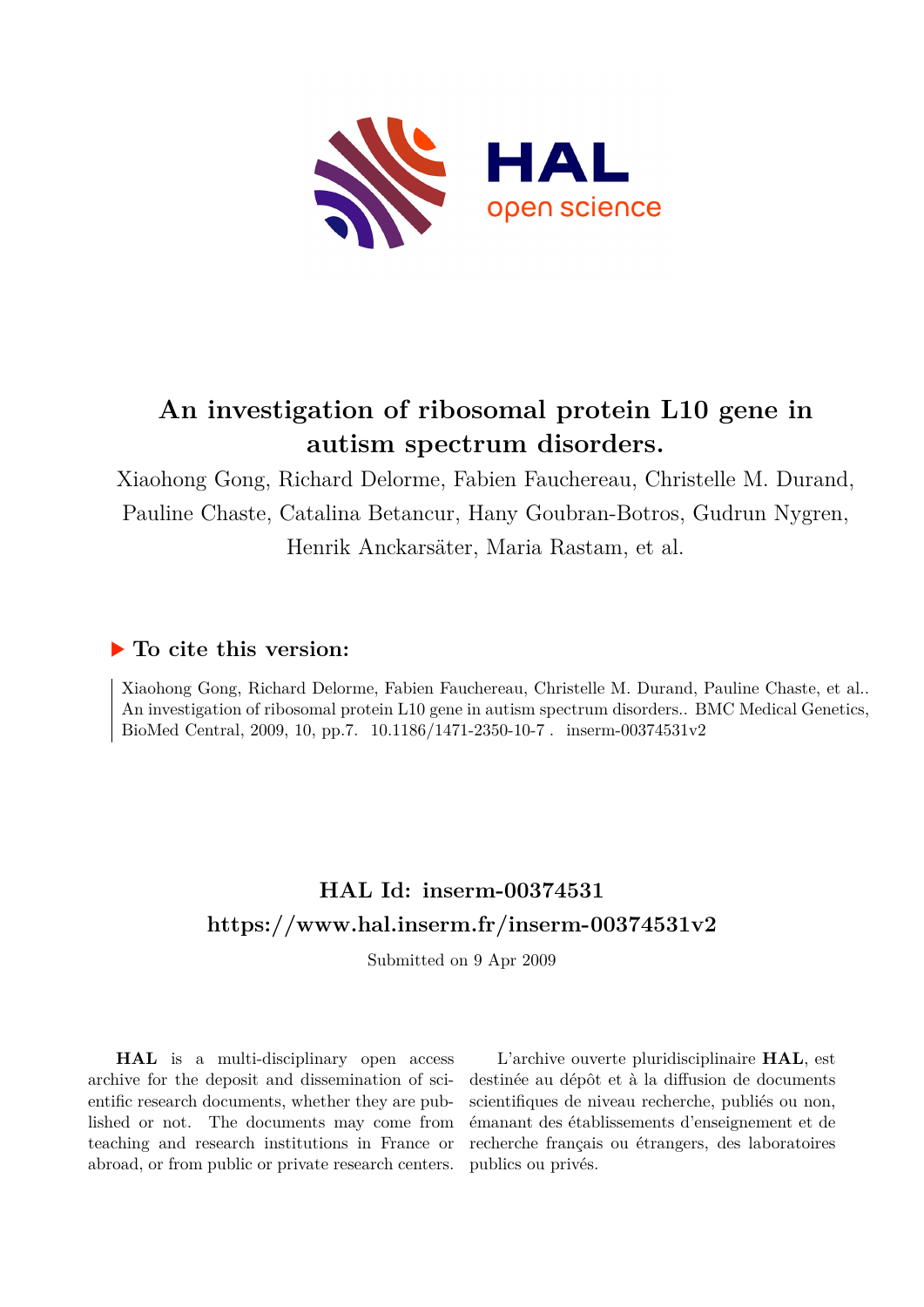### Research article **Contract Contract Contract Contract Contract Contract Contract Contract Contract Contract Contract Contract Contract Contract Contract Contract Contract Contract Contract Contract Contract Contract Contra**

## **An investigation of ribosomal protein L10 gene in autism spectrum disorders**

Xiaohong Gong<sup>1,2</sup>, Richard Delorme<sup>1</sup>, Fabien Fauchereau<sup>1,3</sup>, Christelle M Durand<sup>1</sup>, Pauline Chaste<sup>1</sup>, Catalina Betancur<sup>4,5</sup>, Hany Goubran-Botros<sup>1</sup>, Gudrun Nygren<sup>6</sup>, Henrik Anckarsäter<sup>6</sup>, Maria Rastam<sup>6</sup>, I Carina Gillberg<sup>6</sup>, Svenny Kopp<sup>6</sup>, Marie-Christine Mouren-Simeoni<sup>7</sup>, Christopher Gillberg6,8, Marion Leboyer4,9 and Thomas Bourgeron\*1,3

Address: <sup>1</sup>Human Genetics and Cognitive Functions, CNRS URA 2182 "Genes, Synapses and Cognition", Institut Pasteur, Paris, France, <sup>2</sup>State Key Laboratory of Genetic Engineering, School of Life Science, Fudan University, Shanghai, PR China, <sup>3</sup>Université Denis Diderot Paris 7, Paris, France, <sup>4</sup>INSERM U513, Créteil, France, <sup>5</sup>Université Paris XII, Faculté de Médecine, Créteil, France, <sup>6</sup>Department of Child and Adolescent Psychiatry, Göteborg University, Göteborg, Sweden, <sup>7</sup>AP-HP, Hôpital Robert Debré, Service de Psychopathologie de l'Enfant et de l'Adolescent, Paris, France, <sup>8</sup>Institute of Child Health, London, UK and <sup>9</sup>AP-HP, Groupe Hospitalier Henri Mondor – Albert Chenevier, Department of Psychiatry, Créteil, France

Email: Xiaohong Gong - gongxh@fudan.edu.cn; Richard Delorme - delorme@creteil.inserm.fr; Fabien Fauchereau - fabienf@pasteur.fr; Christelle M Durand - Christelle.Durand@bordeaux.inserm.fr; Pauline Chaste - pchaste@pasteur.fr;

Catalina Betancur - Catalina.Betancur@im3.inserm.fr; Hany Goubran-Botros - hgbotros@pasteur.fr;

Gudrun Nygren - gudrun.m.nygren@vgregion.se; Henrik Anckarsäter - Henrik.Anckarsater@med.lu.se;

Maria Rastam - maria.rastam@pediat.gu.se; I Carina Gillberg - carina.gillberg@pediat.gu.se; Svenny Kopp - svenny.kopp@vgregion.se; Marie-Christine Mouren-Simeoni - marie-christine.mouren-simeoni@rdb.ap-hop-paris.fr; Christopher Gillberg - Christopher.gillberg@pediat.gu.se; Marion Leboyer - leboyer@im3.inserm.fr; Thomas Bourgeron\* - thomasb@pasteur.fr

\* Corresponding author

Published: 23 January 2009

*BMC Medical Genetics* 2009, **10**:7 doi:10.1186/1471-2350-10-7

[This article is available from: http://www.biomedcentral.com/1471-2350/10/7](http://www.biomedcentral.com/1471-2350/10/7)

© 2009 Gong et al; licensee BioMed Central Ltd.

This is an Open Access article distributed under the terms of the Creative Commons Attribution License [\(http://creativecommons.org/licenses/by/2.0\)](http://creativecommons.org/licenses/by/2.0), which permits unrestricted use, distribution, and reproduction in any medium, provided the original work is properly cited.

Received: 21 August 2008 Accepted: 23 January 2009

#### **Abstract**

**Background:** Autism spectrum disorders (ASD) are severe neurodevelopmental disorders with the male:female ratio of 4:1, implying the contribution of X chromosome genetic factors to the susceptibility of ASD. The ribosomal protein L10 (RPL10) gene, located on chromosome Xq28, codes for a key protein in assembling large ribosomal subunit and protein synthesis. Two non-synonymous mutations of *RPL10*, L206M and H213Q, were identified in four boys with ASD. Moreover, functional studies of mutant RPL10 in yeast exhibited aberrant ribosomal profiles. These results provided a novel aspect of disease mechanisms for autism – aberrant processes of ribosome biosynthesis and translation. To confirm these initial findings, we re-sequenced *RPL10* exons and quantified mRNA transcript level of *RPL10* in our samples.

**Methods:** 141 individuals with ASD were recruited in this study. All *RPL10* exons and flanking junctions were sequenced. Furthermore, mRNA transcript level of *RPL10* was quantified in B lymphoblastoid cell lines (BLCL) of 48 patients and 27 controls using the method of SYBR Green quantitative PCR. Two sets of primer pairs were used to quantify the mRNA expression level of *RPL10*: RPL10-A and RPL10-B.

**Results:** No non-synonymous mutations were detected in our cohort. Male controls showed similar transcript level of RPL10 compared with female controls (RPL10-A,  $U = 81$ , P = 0.7; RPL10-B, U = 61.5, P = 0.2). We did not observe any significant difference in RPL10 transcript levels between cases and controls (RPL10-A,  $U = 531$ , P = 0.2; RPL10-B, U = 607.5, P = 0.7).

**Conclusion:** Our results suggest that RPL10 has no major effect on the susceptibility to ASD.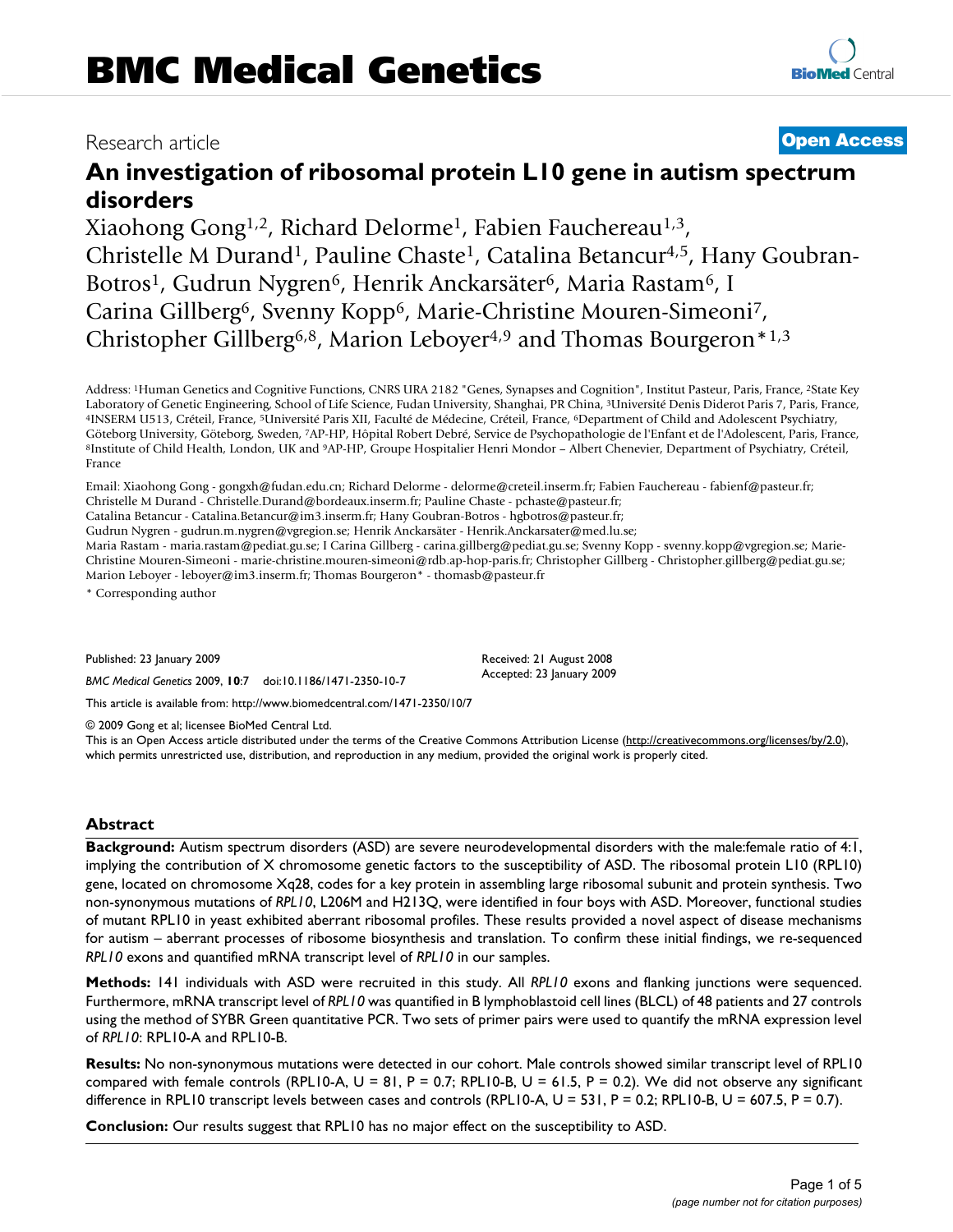#### **Background**

Autism spectrum disorders (ASD) are complex neurobehavioral disorders characterized by impaired social interaction and language development and by repetitive and stereotyped behaviors and interests. Twin and family studies indicate that genetic factors contribute to the susceptibility to ASD[1,2]. However, only 10–25% of cases of autism harbour identified chromosome abnormalities and/or present with genetic syndromes; the remaining 90% are idiopathic[3]. The male:female ratio of autism is approximately 4:1, implying the contribution of X chromosome genetic factors to the susceptibility of ASD.

Ribosomal protein L10 (RPL10), also called QM, is a highly conserved component of the large ribosome subunit (60s) that plays a crucial role in protein synthesis[4]. In humans, the *RPL10* gene is located on chromosome Xq28, within a candidate region for ASD[5]. Recently, Klauck *et al.* identified two non-synonymous mutations, L206M and H213Q, in the C-terminal domain of *RPL10* in four boys with ASD from two independent families. Furthermore, functional studies using yeast strains expressing human mutant RPL10 cDNAs exhibited aberrant ribosomal profiles, suggesting that the mutations may actually have an effect on translation[6]. High expression of RPL10 was observed in mouse hippocampus, an important brain site for learning and memory, which are impaired in autism[7]. To investigate whether *RPL10* is involved in the pathogenesis of autism, we sequenced all *RPL10* exons and quantified RPL10 mRNA level in patients with ASD and controls.

#### **Methods**

#### *Subjects*

A total of 141 individuals with ASD were recruited by the Paris Autism Research International Sibpair (PARIS) study. All probands met DSM-IV diagnostic criteria for autism, Asperger syndrome or pervasive developmental disorder not otherwise specified (PDD-NOS)[8]. The patients were evaluated by experienced psychiatrists or child neurologists and assessed with the Autism Diagnostic Interview-Revised (ADI-R) [9] or the Asperger Syndrome Diagnostic Interview (ASDI) [10]. Totally, 129 subjects met full criteria for autistic disorder, 6 for Asperger Syndrome and 6 for PDD-NOS. 109 patients showed low IQ (<70). Laboratory tests to rule out medical causes of autism included standard karyotyping, fragile X testing, and metabolic screening. Brain imaging and EEG were performed when possible. Patients diagnosed with medical disorders such as fragile X syndrome or chromosomal abnormalities were excluded from the study. Of 141 patients, 88 were selected from the families with X chromosome inactivation skewing (XCI) from 289 ASD families based on the previous study[8]. The other 53 patients were from multiplex families with random XCI.

There were 101 males and 40 females (78 subjects from multiplex families and 63 sporadic cases). All individuals were of European descent, except 5 sub-Saharan Africans, and 3 of mixed ethnicity. The study was approved by the research ethics boards of the collaborating institutions. Informed consent was obtained from all families participating in the study.

#### *Sequencing*

All *RPL10* exons and flanking junctions were amplified using the primers described previously[6]. Amplicons were directly sequenced using the Big Dye version 3.1 in ABI 3100 sequencers (Applied Biosystems, Foster City, CA)

#### *Real-Time Quantitative PCR*

A sample of 48 patients (34 males and 14 females, of which 35 patients IQ<70) and 27 controls (15 males and 12 females, all IQ>90) were available for B lymphoblastoid cell lines (BLCL). Total RNA was isolated from BLCL using the NucleoSpin® RNA II kit. Oligo(dT)-primed cDNA prepared from 5 μg of BLCL RNA using Superscript II (Invitrogen, Carlsbad, CA) was used as template for quantitative PCR with SYBR Green on an ABI PRISM 7500 instrument (Applied Biosystems, Foster City, CA). Two sets of primer pairs were used to quantify the mRNA expression level of *RPL10*: RPL10-A, spanning exons 4 and 5, and RPL10-B, spanning exons 6 and 7. The forward primer of RPL10-A was 5'-ATA TGA GCA GCT GTC CTC TGA AG-3' and the reverse was 5'-CCA TCT TTG CCA CAA CTT TTT ACC-3'. The forward primer of RPL10-B was 5'- AGA ACA AGG AGC ATG TGA TTG AG-3' and the reverse was 5'-CTT CTT TGA GAT GTG GAT CTT CTG-3'. *GAPDH* was used as an endogenous control. The forward primer of *GAPDH* was 5'-GAT GAC ATC AAG AAG GTG GTG-3' and the reverse was 5'-GTC ATA CCA GGA AAT GAG CTT G-3'. The efficiencies of three primer sets were measured using a dilution series of cDNA. The raw threshold cycle (Ct) values were converted to linear form REL (relative expression level) by the 2-ΔΔCt method to quantify the relative gene expression[11]. The REL of each transcript was normalized to *GAPDH* and relative to the mean Ct value of control males. All the reactions were performed in triplicate. Melting curves were analyzed for each reaction to ensure the specificity of the amplicons.

#### *Statistics*

Statistic significance was calculated for *RPL10* mRNA transcript levels of different groups using non parametric Mann-Whitney U-test in SPSS10.0. The significance lever for all statistical tests was  $P < 0.05$ .

#### **Results**

No non-synonymous mutations were detected in our cohort. The mRNA level of *RPL10* was compared in four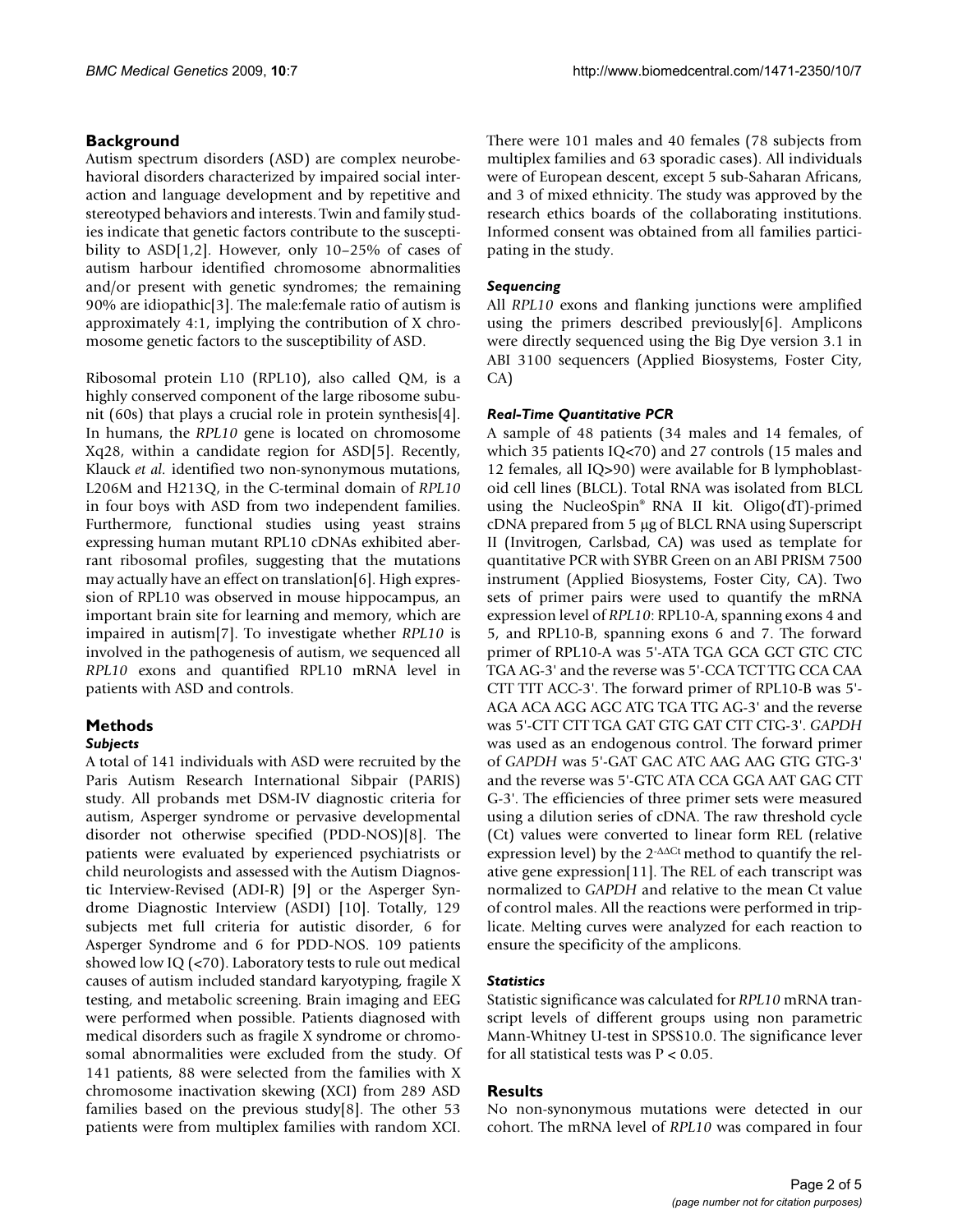subgroups: male controls, male ASD, female controls and female ASD using two sets of primer pairs RPL10-A and RPL10-B (Figure 1). In controls, the transcript level of RPL10 was not significantly different between males and females (RPL10-A, U = 81, P = 0.7; RPL10-B, U = 61.5, P = 0.2). When cases and controls were compared, we did not observe any significant difference in *RPL10* transcript levels (RPL10-A, U = 531, P = 0.2; RPL10-B, U = 607.5, P =

0.7). Female cases had a somewhat lower expression level of *RPL10* compared with female controls (RPL10-A, U = 49, P = 0.06; RPL10-B, U = 47.5, P = 0.07). However, this trend disappeared after correction for multiple tests.

#### **Discussion**

*RPL10* belongs to the L10e family of ribosomal proteins and is hypothesized to be necessary for ribosome assem-



#### Figure 1

**Quantitative RT-PCR of RPL10 in patients with ASD and controls**. The level of RPL10 mRNA was quantified with two sets of primer pairs RPL10-A (a) and RPL10-B (b). Each column represents the value of relative expression level (REL) of an individual. The horizontal bar at 1 indicates the mean REL of male controls used as a calibrator. Four subgroups are shown in different colours. The REL value of each subgroup is expressed as mean ± SD.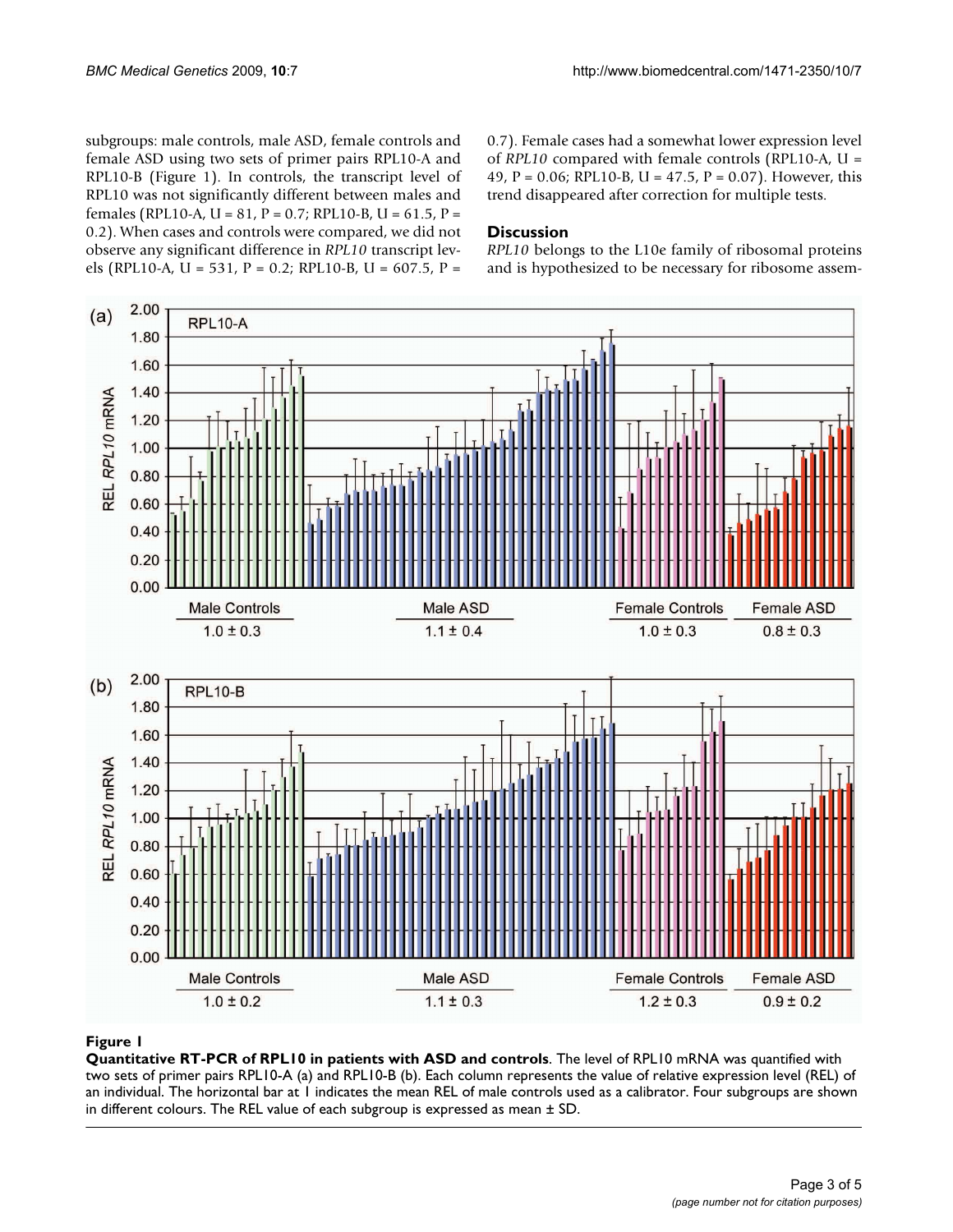bling and function. The identification of two missense mutations in highly conserved positions of *RPL10* across species and functional studies in yeast strains expressing human wild-type/mutant RPL10 cDNAs suggested a novel aspect of disease mechanisms for autism – aberrant processes of ribosome biosynthesis and translation. To confirm these initial findings, we sequenced all RPL10 exons and flanking junctions in 141 ASD patients. No missense mutation was identified. We performed this study in European population as well as Klauck *et al*[6] in order to exclude the possible sample stratification. Other factors, such as the sample size and highly genetic heterogeneity of ASD, should be considered when explaining the absence of *RPL10* mutations in our sample. To further address the expression issue, mRNA transcript level of RPL10 was quantified in 48 patients and 27 controls using the method of SYBR Green quantitative PCR. Male controls showed the same transcript level of *RPL10* compared with female controls, supporting the evidence that *RPL10* is subject to X chromosome inactivation [12]. No statistical significance in expression level was found between cases and controls, suggesting there was no difference in RPL10 expression between two groups. Taken together, our study could not confirm the association between *RPL10* and ASD.

Three limitations should be considered in this study. First, our sample of patients screened for *RPL10* (n = 141, 101 males and 40 females) was smaller compared to the previous study ( $n = 345$ , 268 males and 77 females)[6]. We had 56% of chance to detect at least one mutation in our sample. Our previous study indicated XCI profile could be a useful criteria to prioritize families for mutation screening of X-linked candidate genes in ASD, so we selected 88 individuals from the families with XCI skewing ( $\geq 70:30$ ) and 53 patients from multiplex families for mutation screening of RPL10[8]. However, we did not detect any functional mutations. Second, our mutation screening was restricted to exons and therefore was not appropriate to detect the presence of variants altering the expression of RPL10 in promoter regions or other regulatory regions. However, we recently performed a high-throughput genotyping of 91 patients from this sample using the Illumina human1M-duo beadchip, and we could not detect any genomic imbalance within or close to *RPL10 (unpublished data)*. Thirdly, we performed the quantification of RPL10 mRNA level in B lymphoblastoid cell lines and therefore we could have missed alterations specific to brain. Thus, further studies on other bigger samples are warranted and the promoter regions and other regulatory regions should be investigated.

#### **Conclusion**

The present study did not find any non-synonymous mutations in our cohort, neither abnormal *RPL10* transcript levels in ASD patients compared to controls, suggesting that *RPL10* has no major effect on the susceptibility to ASD.

#### **Competing interests**

The authors declare that they have no competing interests.

#### **Authors' contributions**

XG carried out sequencing and quantitative PCR testing, and contributed to manuscript writing. RD performed the statistical analysis. FF aided in quantitative PCR testing. CMD, PC, and HGB aided in sample storage and preparations. CB, GN, HA, MR, ICG, SK, MCMS, CG and ML contributed to the sample collection. TB participated in the design of the study and manuscript writing.

#### **Acknowledgements**

We thank the patients and their families for participating in this study. This work was supported by the Pasteur Institute, INSERM, Assistance Publique-Hôpitaux de Paris, CNRS, FP6 EUSynapse, FP6 AUTISM MOLGEN, FP6 ENI-NET, Fondation France Télécom, Fondation de France, Fondation biomédicale de la Mairie de Paris, and Fondation pour la Recherche Médicale, Fondation FondaMentale.

#### **References**

- 1. Bailey A, Le Couteur A, Gottesman I, Bolton P, Simonoff E, Yuzda E, Rutter M: **[Autism as a strongly genetic disorder: evidence](http://www.ncbi.nlm.nih.gov/entrez/query.fcgi?cmd=Retrieve&db=PubMed&dopt=Abstract&list_uids=7792363) [from a British twin study.](http://www.ncbi.nlm.nih.gov/entrez/query.fcgi?cmd=Retrieve&db=PubMed&dopt=Abstract&list_uids=7792363)** *Psychol Med* 1995, **25:**63-77.
- 2. Szatmari P, Jones MB, Zwaigenbaum L, MacLean JE: **[Genetics of](http://www.ncbi.nlm.nih.gov/entrez/query.fcgi?cmd=Retrieve&db=PubMed&dopt=Abstract&list_uids=9813773) [autism: overview and new directions.](http://www.ncbi.nlm.nih.gov/entrez/query.fcgi?cmd=Retrieve&db=PubMed&dopt=Abstract&list_uids=9813773)** *J Autism Dev Disord* 1998, **28:**351-368.
- 3. Weiss LA, Shen Y, Korn JM, Arking DE, Miller DT, Fossdal R, Saemundsen E, Stefansson H, Ferreira MA, Green T, *et al.*: **[Association](http://www.ncbi.nlm.nih.gov/entrez/query.fcgi?cmd=Retrieve&db=PubMed&dopt=Abstract&list_uids=18184952) [between microdeletion and microduplication at 16p11.2 and](http://www.ncbi.nlm.nih.gov/entrez/query.fcgi?cmd=Retrieve&db=PubMed&dopt=Abstract&list_uids=18184952) [autism.](http://www.ncbi.nlm.nih.gov/entrez/query.fcgi?cmd=Retrieve&db=PubMed&dopt=Abstract&list_uids=18184952)** *N Engl J Med* 2008, **358:**667-675.
- 4. Nguyen YH, Mills AA, Stanbridge E|: [Assembly of the QM protein](http://www.ncbi.nlm.nih.gov/entrez/query.fcgi?cmd=Retrieve&db=PubMed&dopt=Abstract&list_uids=9443083) **[onto the 60S ribosomal subunit occurs in the cytoplasm.](http://www.ncbi.nlm.nih.gov/entrez/query.fcgi?cmd=Retrieve&db=PubMed&dopt=Abstract&list_uids=9443083)** *J Cell Biochem* 1998, **68:**281-285.
- 5. Vincent JB, Melmer G, Bolton PF, Hodgkinson S, Holmes D, Curtis D, Gurling HM: **[Genetic linkage analysis of the X chromosome in](http://www.ncbi.nlm.nih.gov/entrez/query.fcgi?cmd=Retrieve&db=PubMed&dopt=Abstract&list_uids=15900222) [autism, with emphasis on the fragile × region.](http://www.ncbi.nlm.nih.gov/entrez/query.fcgi?cmd=Retrieve&db=PubMed&dopt=Abstract&list_uids=15900222)** *Psychiatr Genet* 2005, **15:**83-90.
- 6. Klauck SM, Felder B, Kolb-Kokocinski A, Schuster C, Chiocchetti A, Schupp I, Wellenreuther R, Schmotzer G, Poustka F, Breitenbach-Koller L, Poustka A: **[Mutations in the ribosomal protein gene](http://www.ncbi.nlm.nih.gov/entrez/query.fcgi?cmd=Retrieve&db=PubMed&dopt=Abstract&list_uids=16940977) [RPL10 suggest a novel modulating disease mechanism for](http://www.ncbi.nlm.nih.gov/entrez/query.fcgi?cmd=Retrieve&db=PubMed&dopt=Abstract&list_uids=16940977) [autism.](http://www.ncbi.nlm.nih.gov/entrez/query.fcgi?cmd=Retrieve&db=PubMed&dopt=Abstract&list_uids=16940977)** *Mol Psychiatry* 2006, **11:**1073-1084.
- 7. Kolb-Kokocinski A, Mehrle A, Bechtel S, Simpson JC, Kioschis P, Wiemann S, Wellenreuther R, Poustka A: **[The systematic functional](http://www.ncbi.nlm.nih.gov/entrez/query.fcgi?cmd=Retrieve&db=PubMed&dopt=Abstract&list_uids=16503986) [characterisation of Xq28 genes prioritises candidate disease](http://www.ncbi.nlm.nih.gov/entrez/query.fcgi?cmd=Retrieve&db=PubMed&dopt=Abstract&list_uids=16503986) [genes.](http://www.ncbi.nlm.nih.gov/entrez/query.fcgi?cmd=Retrieve&db=PubMed&dopt=Abstract&list_uids=16503986)** *BMC Genomics* 2006, **7:**29.
- 8. Gong X, Bacchelli E, Blasi F, Toma C, Betancur C, Chaste P, Delorme R, Durand CM, Fauchereau F, Botros HG, *et al.*: **[Analysis of X chro](http://www.ncbi.nlm.nih.gov/entrez/query.fcgi?cmd=Retrieve&db=PubMed&dopt=Abstract&list_uids=18361425)[mosome inactivation in autism spectrum disorders.](http://www.ncbi.nlm.nih.gov/entrez/query.fcgi?cmd=Retrieve&db=PubMed&dopt=Abstract&list_uids=18361425)** *Am J Med Genet B Neuropsychiatr Genet* 2008, **147B(6):**830-835.
- 9. Lord CRM, Le Couteur A: **[Autism Diagnostic Interview-](http://www.ncbi.nlm.nih.gov/entrez/query.fcgi?cmd=Retrieve&db=PubMed&dopt=Abstract&list_uids=7814313)Revised: a revised version of a diagnostic interview for car[egivers of individuals with possible pervasive developmental](http://www.ncbi.nlm.nih.gov/entrez/query.fcgi?cmd=Retrieve&db=PubMed&dopt=Abstract&list_uids=7814313) [disorders.](http://www.ncbi.nlm.nih.gov/entrez/query.fcgi?cmd=Retrieve&db=PubMed&dopt=Abstract&list_uids=7814313)** *J Autism Dev Disord* 1994, **24:**659-685.
- 10. Gillberg CRM, Wentz E: **[The Asperger Syndrome \(and high](http://www.ncbi.nlm.nih.gov/entrez/query.fcgi?cmd=Retrieve&db=PubMed&dopt=Abstract&list_uids=11708390)[functioning autism\) Diagnostic Interview \(ASDI\): a prelimi](http://www.ncbi.nlm.nih.gov/entrez/query.fcgi?cmd=Retrieve&db=PubMed&dopt=Abstract&list_uids=11708390)[nary study of a new structured clinical interview.](http://www.ncbi.nlm.nih.gov/entrez/query.fcgi?cmd=Retrieve&db=PubMed&dopt=Abstract&list_uids=11708390)** *Autism* 2001, **5:**57-66.
- 11. Livak KJ, Schmittgen TD: **[Analysis of relative gene expression](http://www.ncbi.nlm.nih.gov/entrez/query.fcgi?cmd=Retrieve&db=PubMed&dopt=Abstract&list_uids=11846609) [data using real-time quantitative PCR and the 2\(-Delta Delta](http://www.ncbi.nlm.nih.gov/entrez/query.fcgi?cmd=Retrieve&db=PubMed&dopt=Abstract&list_uids=11846609) [C\(T\)\) Method.](http://www.ncbi.nlm.nih.gov/entrez/query.fcgi?cmd=Retrieve&db=PubMed&dopt=Abstract&list_uids=11846609)** *Methods* 2001, **25:**402-408.